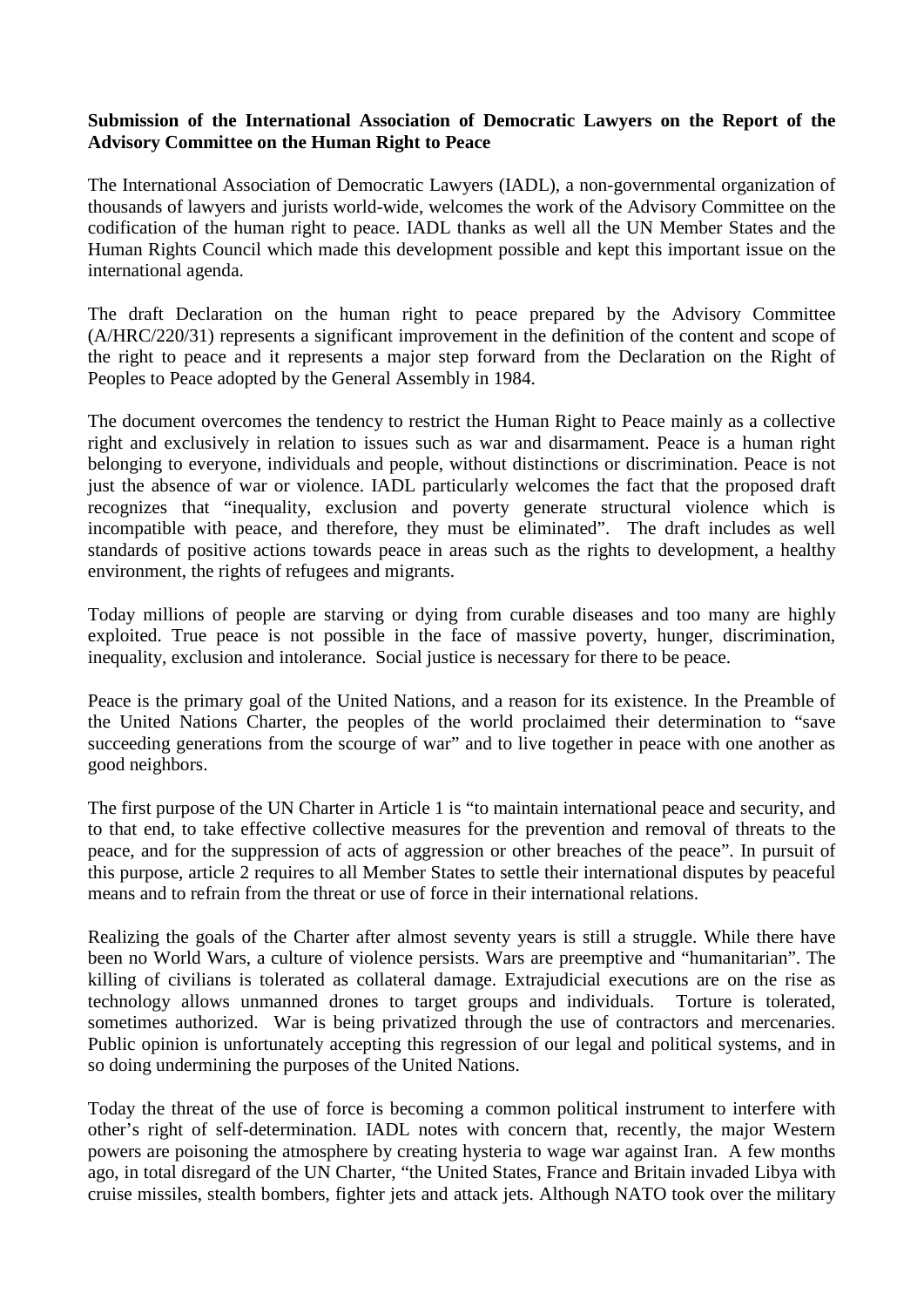operation, which was sold to international community as part of the "responsibility to protect" civilians, yet the number of civilians killed in this effort remains unknown. But, the "responsibility to protect" doctrine is not enshrined in any international treaty nor has it ripened into a norm of customary international law".<sup>1</sup> As noted by Mr. Alfred de Zayas during the UN expert workshop on the right of peoples to peace held in Geneva on 15 and 16 December 2009, whether or not there is a responsibility to protect, there is "first and foremost a responsibility to protect humanity from the scourge of war, and most importantly to protect humanity from weapons of mass destruction, including nuclear weapons". For the reasons stated in the article referenced in Footnote 1 IADL believes that the wording of Article 2, paragraph 3 of the draft declaration" is too vague and dangerous and should be discussed further in order to avoid any misinterpretation. This paragraph states: "Everyone has the right to be protected from genocide, war crimes, the use of force in violation of international law, and crimes against humanity. If States are unable to prevent these crimes from occurring within their jurisdiction, they should call on Member States and the United Nations to fulfill that responsibility, in keeping with the Charter of the United Nations and international law".

Since its founding in 1946 and again in its conference of Paris in 2010, IADL has always supported the total elimination of nuclear weapons. The danger to world peace caused by nuclear weapons is so great as to require the global eradication of all of them. IADL therefore agrees with Article 3.3 demanding the elimination of nuclear weapons as part of the elimination of weapons of mass destruction.

While IADL welcomes this draft we are concerned that it does not contain any provision opposing foreign military bases. Members of civil society were unanimous that because the presence of foreign military bases increase tension among the host country and its neighbors a provision prohibiting foreign military bases should be part of the declaration.<sup>2</sup> Member States should take note of the importance of unilateral efforts towards de-militarization and peace. Cases as Article 9 of the Japanese Constitution and Article 12 of the Costa Rican Constitution are living examples of the positive impact of peace constitutions and de-militarization towards human development, peace and international relations.

IADL also requests Member States to focus attention on a mechanism for monitoring the implementation of this declaration. Article 13, particularly paragraph 6, of the draft Declaration is simple, or rather vague, which says only "The Human Rights Council is invited to set up a special procedure to monitor and respect for and the implementation of the right to peace and to report to the United Nations bodies.". Together with other provisions on roles of States the human right to peace must now contain procedural safeguards. To avoid any conflicts in jurisdictions or any overloaded breakdowns of monitoring mechanism, IADL recommends the Member States to set up working groups with well-coordinated assignments within the network of the Human Rights Council, the United Nations High Commissioner for Human Rights and the office of the High

 $1$  "The Responsibility to Protect – The cases of Libya and Ivory Coast" by Marjorie Cohn, professor of law at Thomas Jefferson School of law and deputy secretary general of the International Association of Democratic Lawyers. May 15, 2011, e-International Relations, [www.e-ir.info](http://www.e-ir.info/) 

 $2$  In Latin America, for example, countries have not waged war against each other for almost four decades now, and certainly none of them plan or have the capacity to invade the United States. Since the elimination of military bases in Argentina, Brazil, Ecuador, Bolivia and Venezuela, the region has reached a sustained period of understanding and diplomatic relations. In East Asia, the maintenance of United States military bases in Japan and Korea are responsible for the high level of tension in the region.